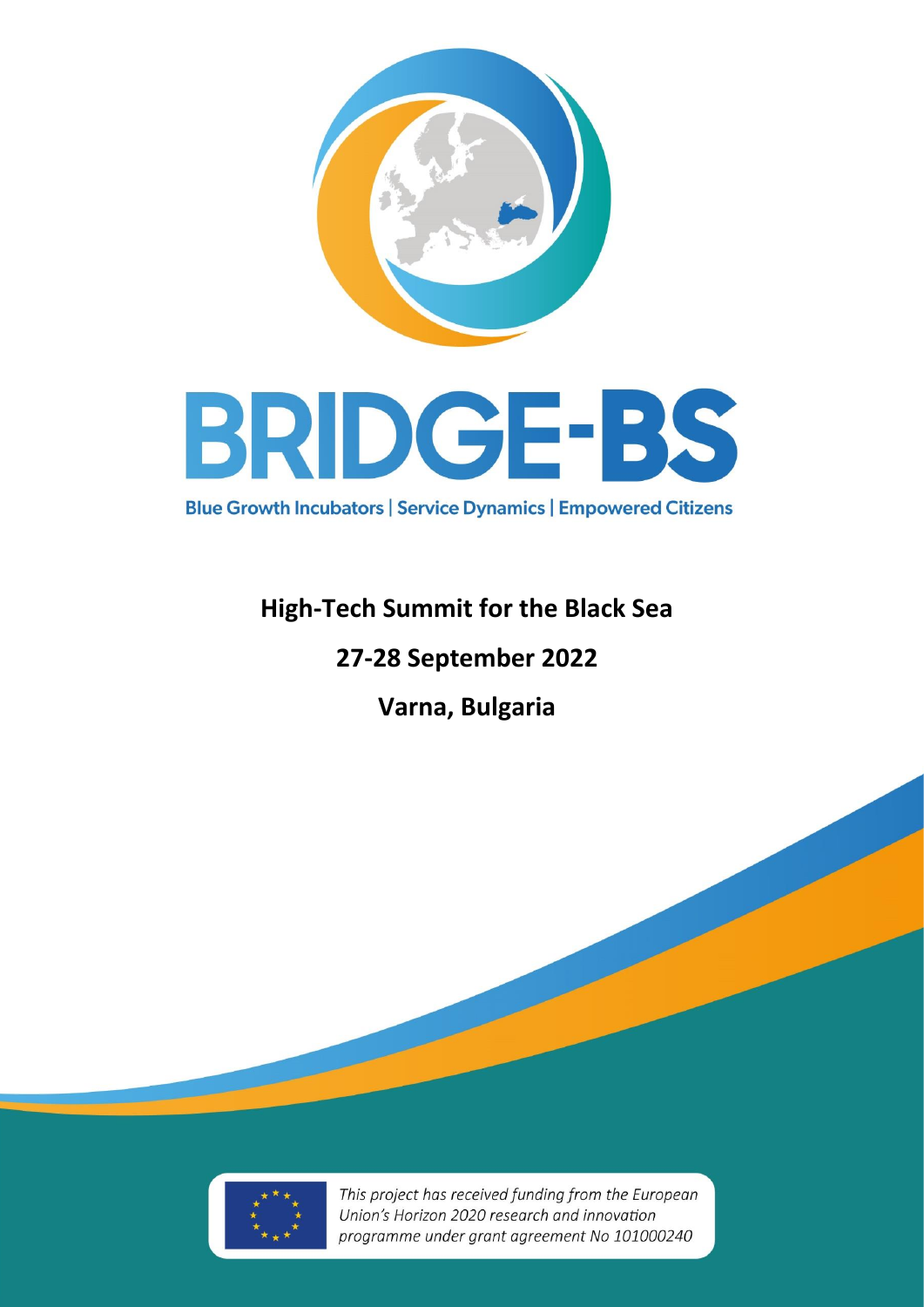

Under the umbrella of the H2020 funded BRIDGES BS, the Blue Economy High Tech 4 Black Sea is a large research-based Black Sea forum on ocean digitalization and Industry 4.0 across academia, research organizations, investors, industry and society at large. It aims to provide a meeting point for industry and research to generate and incubate ideas for future blue economy innovative service, potentially across the various relevant economic activities for the Black Sea.

The first edition of the **High-Tech Summit for the Black Sea** will stand in Varna (Bulgaria) on **27 and 28 September 2022**. It is organised to create a supportive environment for companies, start-ups, organisations and universities to exchange, present and discuss their latest technological developments, debate the most recent discoveries, participate in matchmaking events, and generate business ideas. The Summit will also be instrumental to launch the new initiative aimed at accelerating the uptake of sustainable technologies across the Black Sea.

Both technology providers and technology users are invited to participate. International practitioners are also invited to illustrate the potential of Industry 4.0 business models for innovation in the blue economy across other sea basins. It includes exhibitors stands, plenary conferences, dedicated workshops for students and practitioners, and matchmaking sessions.

**Venue**: INTERNATIONAL Hotel Casino&Tower Suites, Golden Sands, 18 km from Varna Airport. More infomation about the hotel and conference facilities you may find on the link: <https://www.hotelcasinointernational.com/page/meetings-conferences/conference-center>

**Format**: hybrid (80% presence, 20% online) to facilitate a large audience in the Black Sea and beyond

**Language**: English - Translations will be provided for some Bulgarian speaker / exhibitor

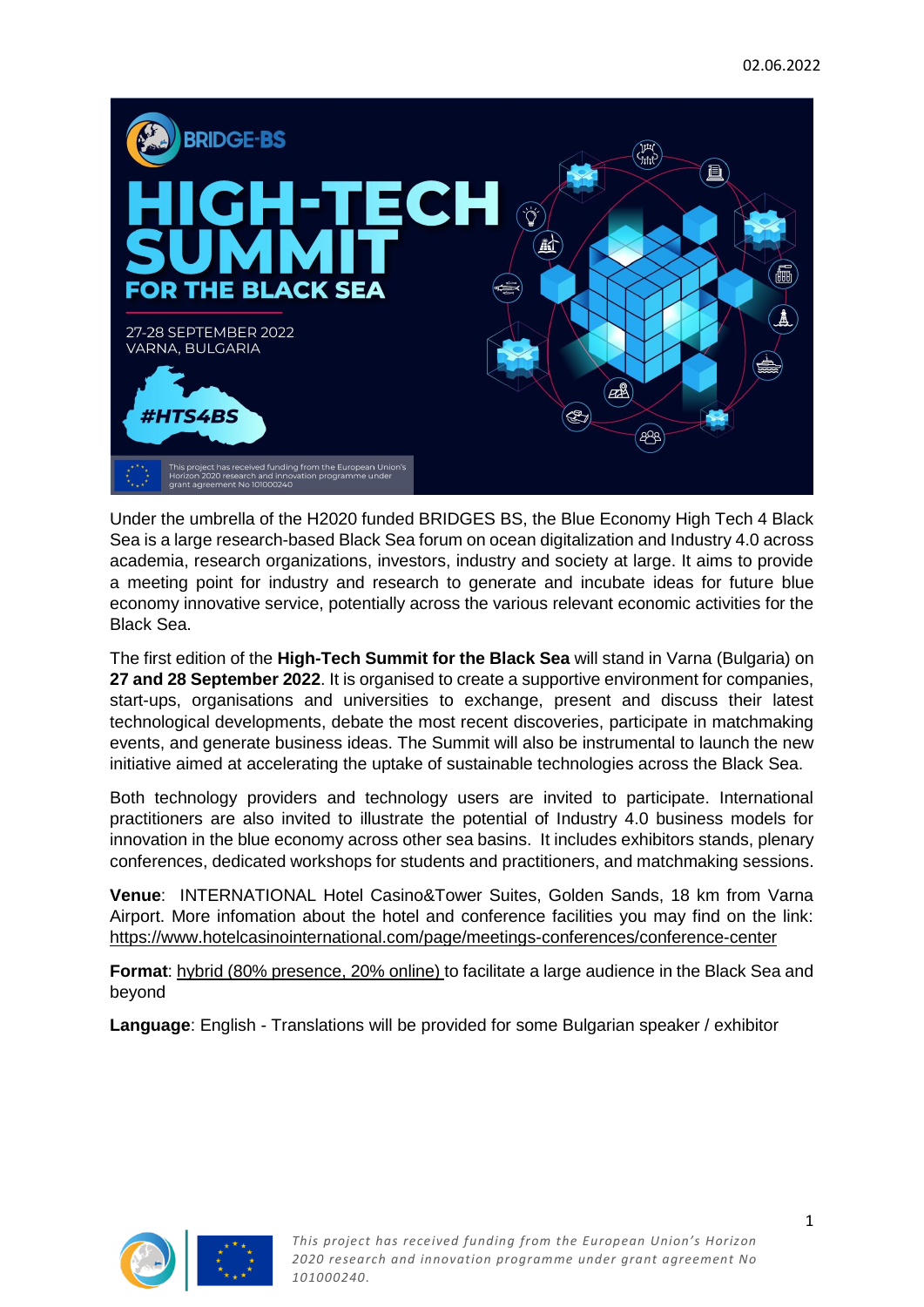## **Draft Agenda: High-Tech Summit for the Black Sea (HTS4BS)**

*(time zone Varna – EET)*

*[REGISTRATION](https://docs.google.com/forms/d/e/1FAIpQLSf-RfzuVR3vheLvvHYJ0BHZx9JDCspBA32OVY5PGMxi5JLAqQ/viewform)*

**September 27th - Morning**

Matchmaking and Networking

## **September 27th - Afternoon**

#### **(14:00 – 14:30) Summit Opening**

#### **(14:30 – 15:30) Role of technology in promoting the sustainable blue economy**

- Blue high-tech patterns across EU sea basins
- Role of public investments
- Role of private investments
- High-tech trends and impacts on business innovation

**(15:30 – 16:00) Exhibition&matchmaking** (stands/posters at least for the projects presenting in day 2)

#### **(16:00 – 17:15) High-Tech Initiatives For A Sustainable Blue Economy In The Black Sea**

Round table: common patterns emerging across local discussions

#### **(17:15 – 17:30) WRAP-UP**

**18:30 – 19:30 Exhibition pitches** (stands/posters at least for the projects presenting in day 2)

#### **19:30 – 22:00 Exhibition Visit / Networking Event**

### **September 28th – Morning**

#### **(9:30 – 9:45) Opening**

- 5 mins Welcome and opening remarks
- 5 mins Main outcomes of Day 1
- $\bullet$  5 mins Working plan for the day

#### **(09:45 – 11:15) PROJECT SHOWCASE: High-tech for sustainable innovation**

- Moderated roundtable (what technology can do for business)
	- $\circ$  40 mins Monitoring, data and devices
	- $\circ$  40 mins Ports, Transport & Logistics
	- o 10 mins Moderated Q&A

#### **(11:15 – 11:30) Matchmaking & exhibition**

#### **(11:30 – 13:00) PROJECT SHOWCASE: High-tech for sustainable innovation**

- Moderated roundtable
	- $\circ$  40 mins Fisheries & Aquaculture
	- $\circ$  40 mins Tourism and recreational activities
	- o 10 mins Moderated Q&A

#### **(13:00 – 13:30) WRAP-UP and next steps: BRIDGE-BS Accelerator**

(13:30 – 15:30) Lunch plus exhibition/visit/posters and b2b meetings/matchmaking



*This project has received funding from the European Union's Horizon 2020 research and innovation programme under grant agreement No 101000240.*